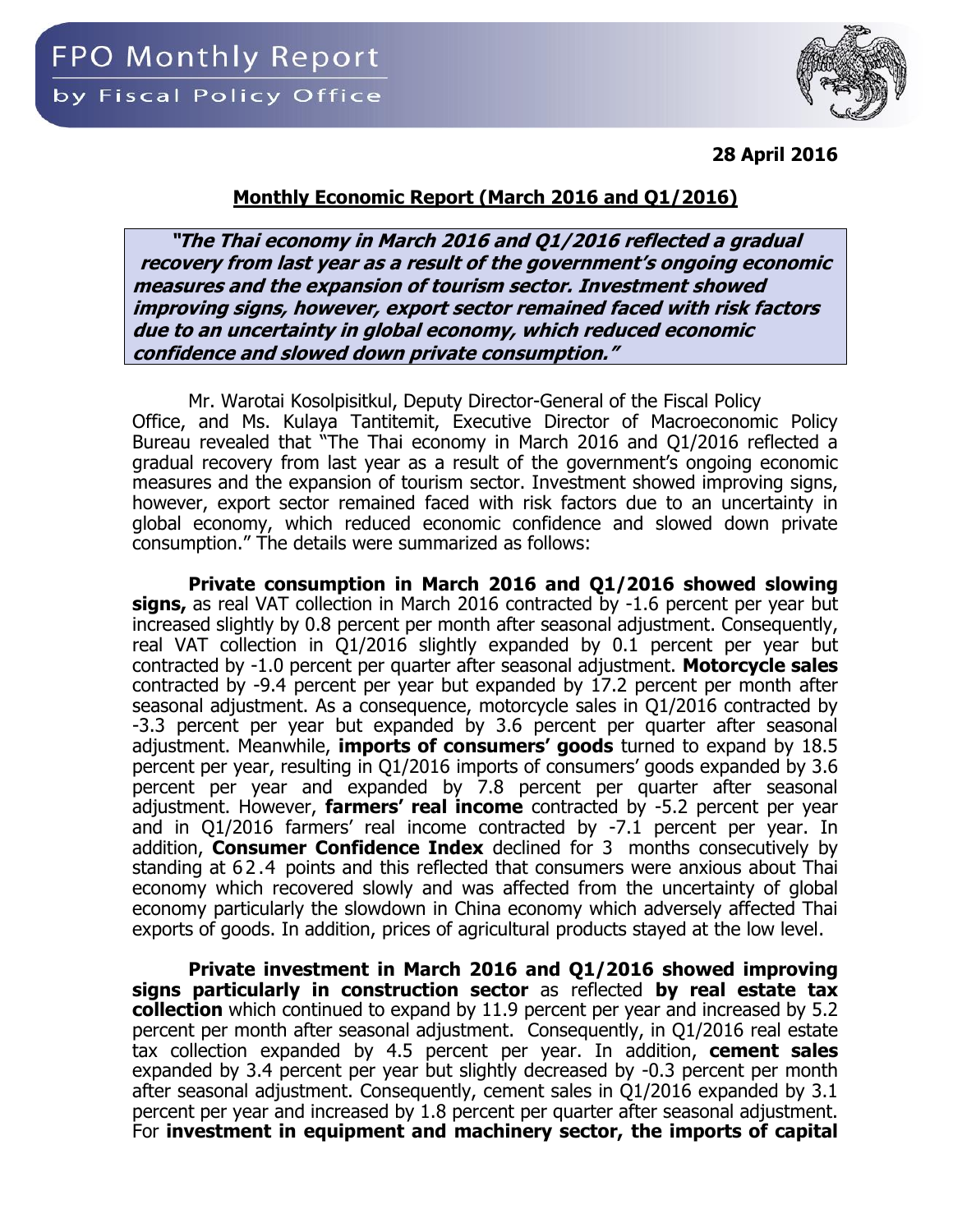**goods** in March 2016 turned to expand by 6.5 percent per year but slightly contracted in Q1/2016 by -1.0 percent per year. However, after seasonal adjustment, the imports of capital goods expanded by 0.5 percent per quarter.

**Fiscal indicators in March 2016 and Q1/2016 (Q2/Fiscal Year 2016) showed that fiscal policies continued to support the Thai economy particularly government expenditures in accelerating investments which showed high expansion.** Total government expenditure was disbursed 259.4 billion baht or expanded by 3.2 percent per year. The annual budgetary expenditure contracted by -1.7 percent per year from (1) current expenditure which contracted by -5.7 percent per year, while (2) capital expenditure highly expanded by 18.5 percent per year. As a consequence, in Q1/2016 (or Q2/FY2016) total government expenditure was disbursed 680.0 billion baht or expanded by 10.1 percent per year. **Net government revenue collection (net of local authorities' allocation)** expanded by 15.1 percent per year and in Q1/2016 (or Q2/FY2016) the net government revenue collection (net of local authorities' allocation) expanded 4.5 percent per year. As a result, the budget balance showed the deficit of -77.8 billion baht in March 2016 and of -204.8 billion baht in Q1/2016 (or Q2/FY2016).

**External demand as reflected by exports in March 2016 showed improving signs for 2 months consecutively.** In March 2016, export values in terms of U.S. dollars (USD) expanded by 1.3 percent per year but contracted by -0.9 percent per month after seasonal adjustment. Values of exports expanded due to exports of gem and jewellery, and gold, including the exports of vehicles and parts, and machinery that turned to expand. The export markets which showed an expansion comprised ASEAN-5 and Australia. As a result, in Q1/2016, export values in terms of U.S. dollars (USD) expanded by 0.9 percent per year and expanded by 2.9 percent per quarter after seasonal adjustment.

**Supply side indicators were affected a positive factor from tourism sector** as reflected by **the number of inbound foreign tourists** in March 2016 which continually expanded by 15.4 percent per year and increased by 1.2 percent per month after seasonal adjustment due to expansion of tourists from almost regions particularly East Asia and Europe. As a result, in Q1/2016 the number of inbound foreign tourists expanded by 15.5 percent per year or expanded by 14.8 percent per month after seasonal adjustment. Meanwhile, the **Agricultural Production Index (API)** showed a contraction of -3.5 percent per year due to a contraction in paddy, corn and oil palm. In Q1/2016, the Agricultural Production Index (API) showed a contraction of -1.9 percent per year but increased by 3.3 percent per quarter after seasonal adjustment. **Thai Industries Sentiment Index (TISI)** was at 86.7 points, the first expansion in 3 months due to economic stimulus package in real estate sector and public investment in infrastructure which increased purchasing order and sales in construction materials.

**Internal stabilities remained favourable and external stabilities remained robust. Headline inflation** in March 2016 was -0.5 percent per year as oil prices gradually increased and tobacco prices were adjusted to increase as a result of an increase in tobacco stamps since February 2016. **Core inflation** in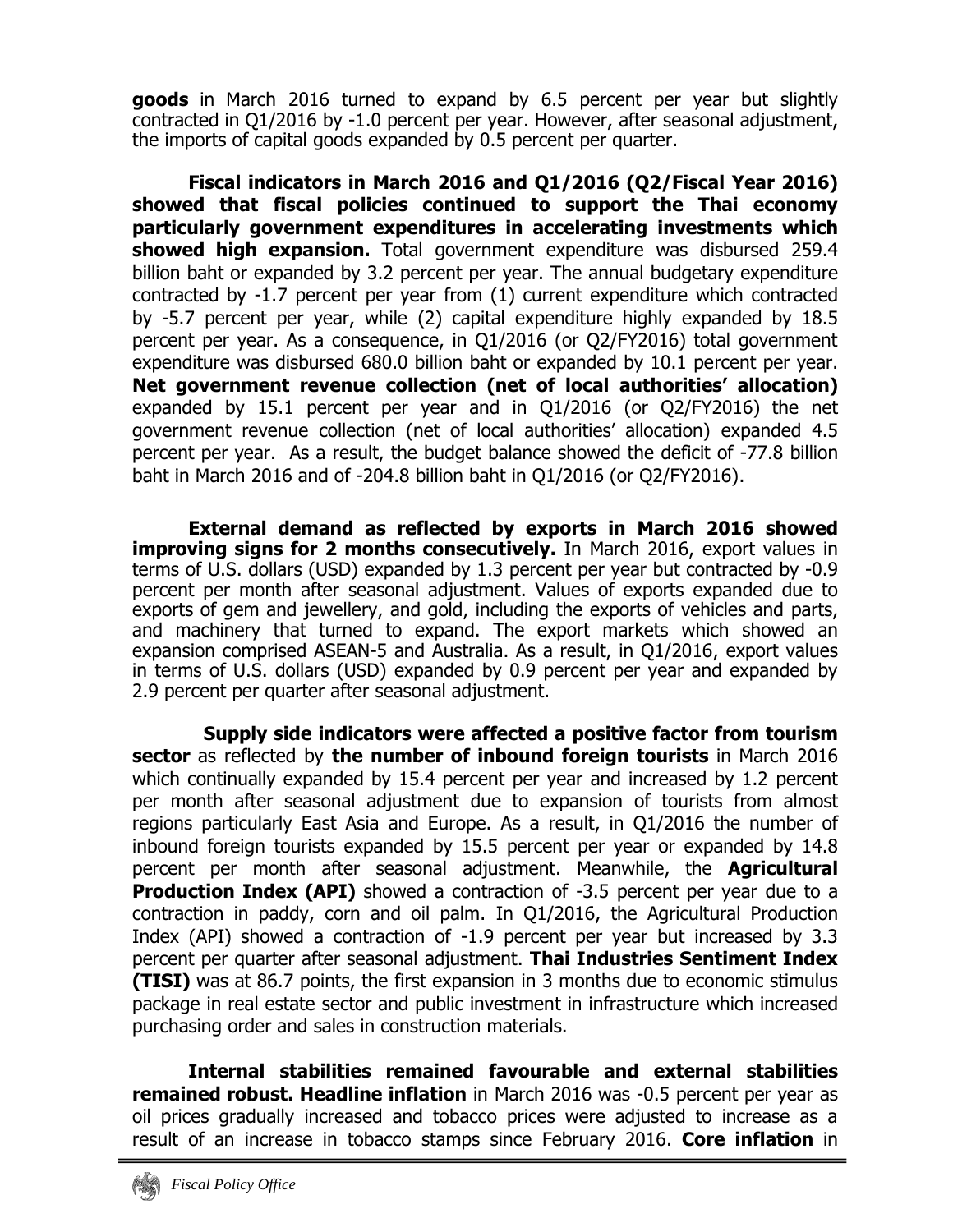March 2016 was 0.8 percent per year. Consequently, in Q1/2016 Headline inflation contracted by -0.5 percent per year and Core inflation expanded by 0.7 percent per year. Meanwhile, **unemployment rate** in March 2016 was 1.0 percent of total labor force or equivalent to 397,000 unemployed persons. **Public debt to GDP** at the end of February 2016 stood at 44.1 percent of GDP below the Fiscal Sustainability Framework of 60 percent of GDP. **External economic stability** remained robust reflecting the resilient ability to risk from the volatilities in global economy as **the international reserves** at the end of March 2016 were high at 175.1 billion USD, or approximately 3.3 times of short-term external debt.

**Attachment**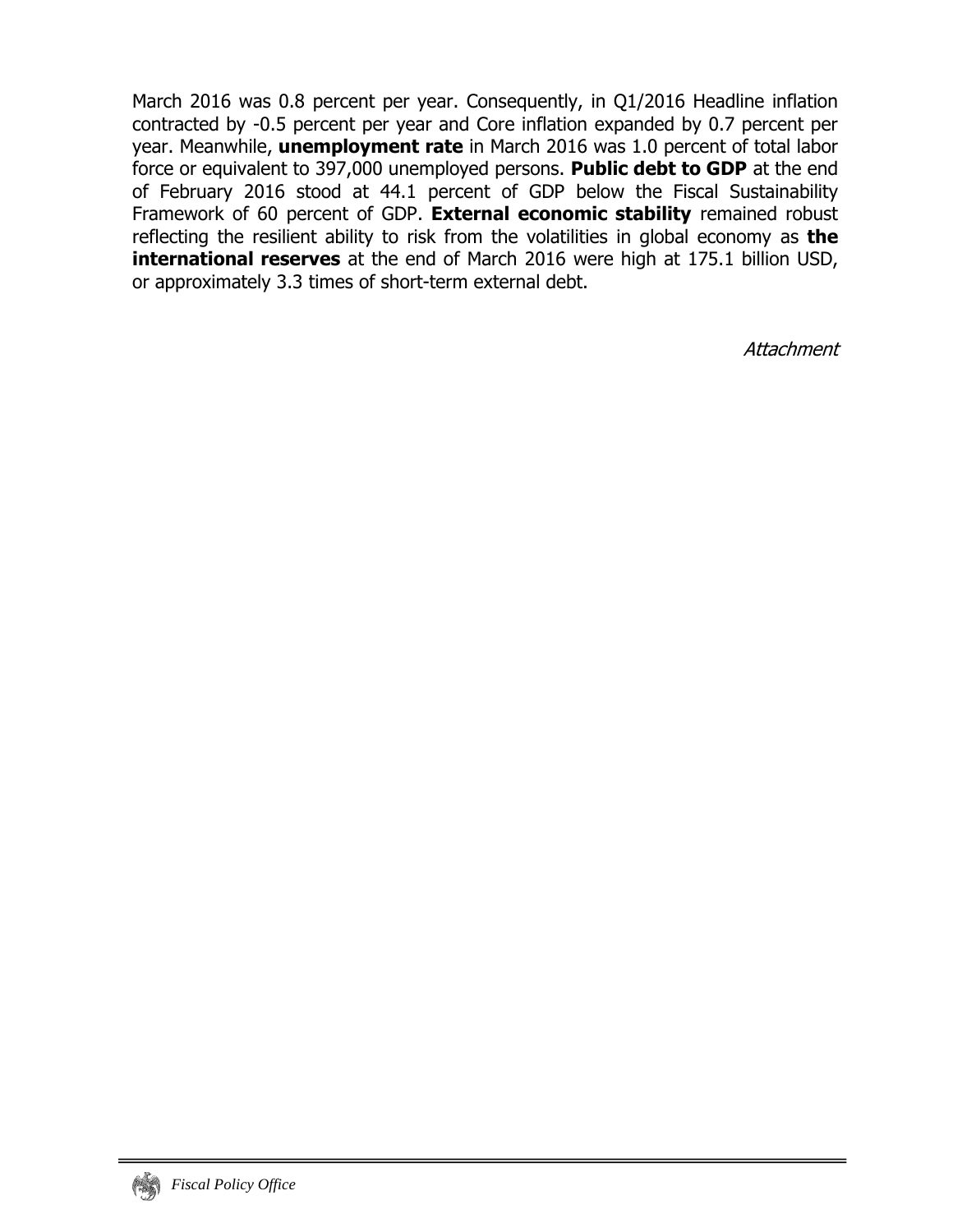#### **"The Thai economy in March 2016 and Q1/2016 reflected a gradual recovery from last year as a result of the government's ongoing economic measures and the expansion of tourism sector. Investment showed improving signs, however, export sector remained faced with risk factors due to an uncertainty in global economy, which reduced economic confidence and slowed down private consumption."**

**1. Private consumption in March 2016 and Q1/2016 showed slowing signs** as real VAT collection in March 2016 contracted by -1.6 percent per year but increased slightly by 0.8 percent per month after seasonal adjustment. Consequently, real VAT collection in Q1/2016 slightly expanded by 0.1 percent per year. Meanwhile, **the motorcycle sales** in March 2016 contracted by -9.4 percent per year but expanded by 17.2 percent per month after seasonal adjustment. The contraction was caused by base of previous year related to sale promotion but during the first quarter of 2016, sale promotion already occurred during December 2015 – January 2016, so motorcycle sales in Q1/2016 contracted by -3.3 percent per year and after seasonal adjustment motorcycle sales expanded by 3.6 percent per quarter. Meanwhile, **Consumer Confidence Index** (CCI) was down to 62.4 points and this was a decreased for 3 months consecutively and lowest in 5 months as consumers were anxious about the effects of drought on farmers' income. As a result, in Q1/2016 the CCI was 63.4 points. Meanwhile, **the imports of consumer goods** in March 2016 turned to increase by 18.5 percent per year or expanded by 10.6 percent per month after seasonal adjustment. Consequently, in Q1/2016 the imports of consumer goods increased by 3.6 percent per year or expanded by 7.8 percent per quarter after seasonal adjustment. Meanwhile, **real farmers' income** contracted by -5.2 percent per year and in Q1/2016 real farmers' income contracted by -7.1 percent per year.

| <b>Private Consumption</b>                       | 2015    |         |                | 2015           |                | 2016                     |         |         |        |                |  |
|--------------------------------------------------|---------|---------|----------------|----------------|----------------|--------------------------|---------|---------|--------|----------------|--|
| <b>Indicators</b>                                |         | Q1      | Q <sub>2</sub> | Q <sub>3</sub> | O <sub>4</sub> | Q1                       | Jan     | Feb     | Mar    | <b>YTD</b>     |  |
| Real Value Added Tax Collection<br>$(\%$ yoy $)$ | 1.0     | 1.0     | 1.7            | $-0.7$         | 2.1            | 0.1                      | $-0.6$  | 3.0     | $-1.6$ | 0.1            |  |
| %gog_SA /%mom_SA                                 |         | 1.0     | $-0.5$         | $-1.4$         | 2.8            | $-1.0$                   | $-4.4$  | 1.7     | 0.8    |                |  |
| Imports of Consumer Goods (%yoy)                 | 2.2     | 10.8    | 2.0            | 1.5            | $-4.4$         | 3.6                      | $-2.9$  | $-4.2$  | 18.5   | 3.6            |  |
| %gog_SA / %mom_SA                                |         | 0.0     | $-3.8$         | 0.0            | $-0.4$         | 7.8                      | 0.6     | 8.3     | 10.6   |                |  |
| Passenger Car Sales (%yoy)                       | $-19.1$ | $-12.5$ | $-27.3$        | $-24.9$        | $-11.7$        | $-29.9*$                 | $-30.0$ | $-29.9$ | n.a.   | $-29.9$        |  |
| %gog_SA / %mom_SA                                |         | $-4.4$  | $-13.6$        | $-5.5$         | 12.2           | $\overline{\phantom{a}}$ | $-18.6$ | $-3.3$  |        |                |  |
| Motorcycle Sales (%yoy)                          | $-0.2$  | 10.9    | $-2.9$         | $-10.6$        | 2.3            | $-3.3$                   | 12.9    | $-11.1$ | $-9.4$ | $-3.3$         |  |
| %gog_SA / %mom_SA                                |         | 9.7     | $-12.2$        | $-2.3$         | 8.7            | 3.6                      | 5.5     | $-19.8$ | 17.2   | $\overline{a}$ |  |
| Farmers' real incomes<br>(calculated by FPO)     | $-9.7$  | $-5.1$  | $-14.9$        | $-15.2$        | $-6.5$         | $-7.1$                   | $-7.0$  | $-9.0$  | $-5.2$ | $-7.1$         |  |
| Consumer Confidence Index                        | 64.7    | 68.4    | 64.9           | 61.8           | 63.6           | 63.4                     | 64.4    | 63.5    | 62.4   | 63.4           |  |

\*2M/Q1 2016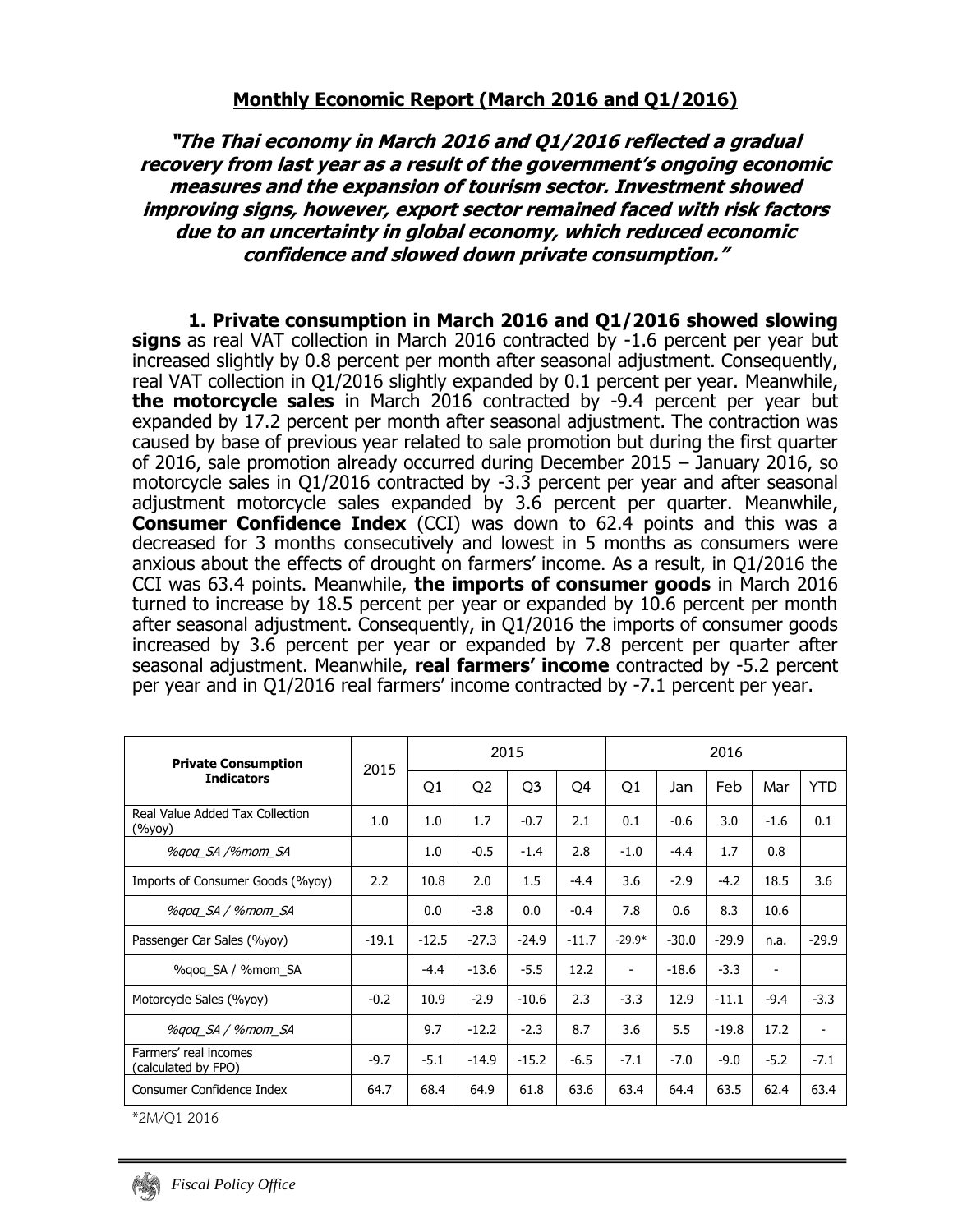**2. Private investment in March 2016 and Q1/2016 showed improving signs particularly in construction sector** as **real estate tax collection** in March 2016 increased by 11.9 percent per year and increased by 5.2 percent per month after seasonal adjustment. Consequently, in Q1/2016 real estate tax collection increased by 4.5 percent per year. Meanwhile, **cement sales** in March 2016 expanded by 3.4 percent per year, so in Q1/2016 cement sales expanded by 3.1 percent per year and increased by 1.8 percent per quarter after seasonal adjustment. **Construction Materials Price Index (CMI)** in March 2016 continued to decrease with slower rate at -4.1 percent per year due to the declining prices in steel and steel products following the declining prices in world steel market**.** As a result, in Q1/2016, CMI contracted by -5.1 percent per year. **For investment in equipment and machinery sector, imports of capital goods** in March 2016 turned to expand by 6.5 percent per year but slightly contracted in Q1/2016 at -1.0 percent per year and expanded by 0.5 percent per quarter after seasonal adjustment.

|                                          | 2015   |         |                | 2015           |        | 2016    |         |         |                          |            |  |
|------------------------------------------|--------|---------|----------------|----------------|--------|---------|---------|---------|--------------------------|------------|--|
| <b>Private Investment Indicators</b>     |        | Q1      | Q <sub>2</sub> | Q <sub>3</sub> | Q4     | Q1      | Jan     | Feb     | Mar                      | <b>YTD</b> |  |
| Construction sector                      |        |         |                |                |        |         |         |         |                          |            |  |
| Real estate tax collection (%yoy)        | 8.7    | 7.3     | 2.9            | $-0.5$         | 22.2   | 4.5     | $-6.8$  | 6.1     | 11.9                     | 4.5        |  |
| %qoq_SA / %mom_SA                        |        | $-1.6$  | $-4.7$         | 3.9            | 24.3   | $-14.8$ | $-34.8$ | 6.1     | 5.2                      |            |  |
| Cement sales (%yoy)                      | $-0.4$ | $-2.5$  | $-0.2$         | $-0.7$         | 2.1    | 3.1     | $-0.3$  | 6.0     | 3.4                      | 3.1        |  |
| %gog SA / %mom SA                        |        | 0.7     | 1.7            | $-1.5$         | 1.2    | 1.8     | $-3.6$  | 7.8     | $-0.3$                   |            |  |
| Construction Materials Price Index (CMI) | $-4.9$ | $-3.7$  | $-4.4$         | $-5.7$         | $-6.6$ | $-5.1$  | $-6.2$  | $-5.0$  | $-4.1$                   | $-5.1$     |  |
| Machinery sector                         |        |         |                |                |        |         |         |         |                          |            |  |
| Commercial car sales (%yoy)              | $-2.6$ | $-11.3$ | $-17.3$        | $-0.3$         | 17.2   | $-0.2*$ | $-2.4$  | 1.9     | n.a.                     | $-0.2$     |  |
| %qoq_SA / %mom_SA                        |        | $-5.2$  | $-6.4$         | 15.6           | 13.3   | $\sim$  | $-20.9$ | 29      | $\overline{\phantom{a}}$ |            |  |
| Imports of capital goods (%yoy)          | $-2.2$ | 0.9     | 2.0            | $-10.8$        | 0.2    | $-1.0$  | 2.9     | $-11.6$ | 6.5                      | $-1.0$     |  |
| %gog SA / %mom SA                        |        | $-1.3$  | $-0.6$         | $-5.3$         | 4.9    | 0.5     | 4.8     | $-8.4$  | 6.1                      |            |  |
| Imports of capital goods (exclude        | $-1.4$ | 0.1     | $-3.6$         | $-2.3$         | 0.1    | 0.0     | 4.9     | $-8.3$  | 3.3                      | 0.0        |  |
| aircraft, ship, and train) (%yoy)        |        |         |                |                |        |         |         |         |                          |            |  |
| %gog SA / %mom SA                        |        | $-0.7$  | $-2.1$         | 0.8            | 2.0    | $-0.5$  | $-1.6$  | $-4.5$  | 3.3                      |            |  |

\*2M/Q1 2016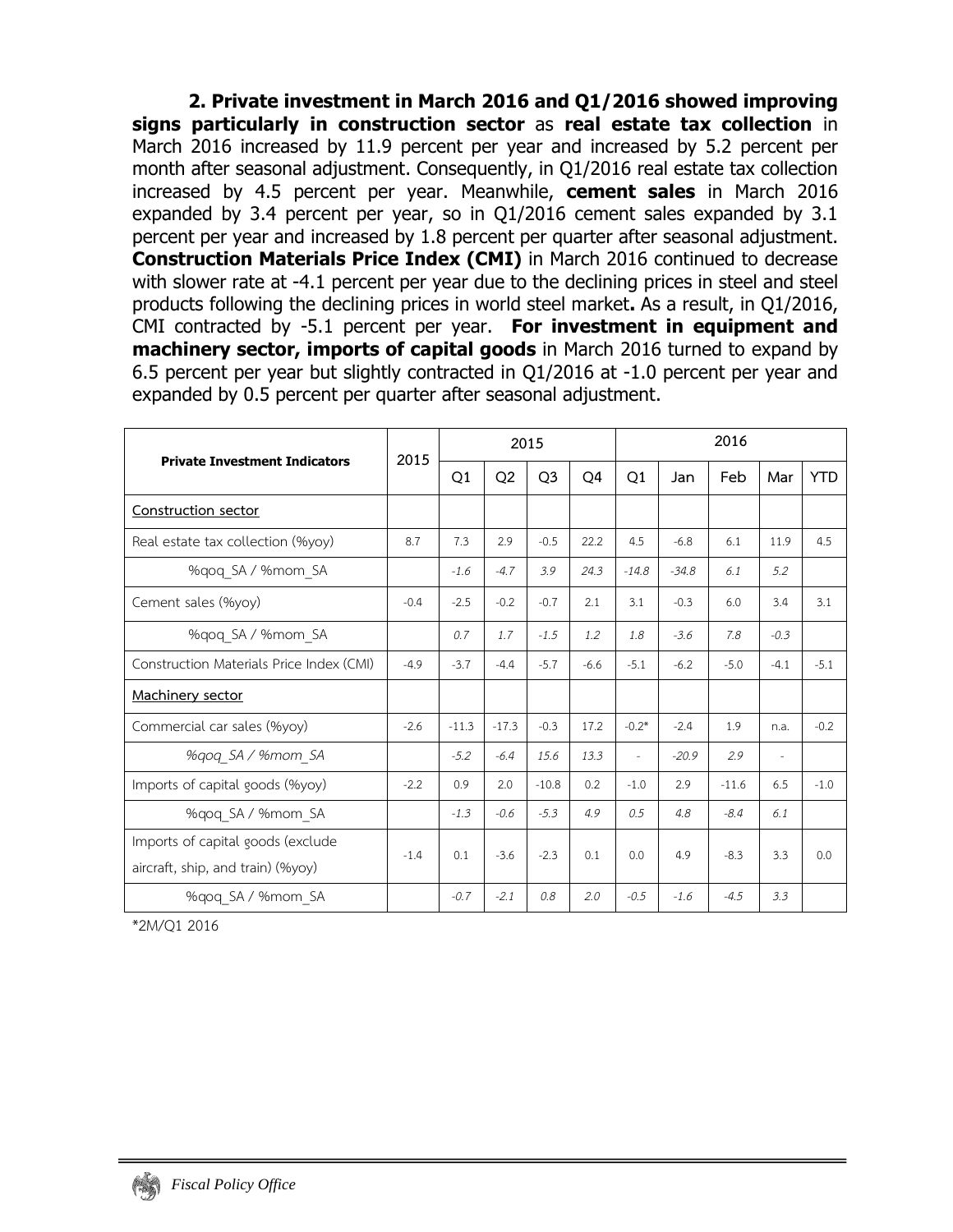**3. Fiscal indicators in March 2016 and Q1/2016 (or Q2/FY2106) showed that fiscal policies continued to support the Thai economy particularly government expenditures in accelerating investment of government which showed high expansion.** Total government expenditure was disbursed at 259.4 billion baht or expanded by 3.2 percent per year. The annual budgetary expenditure was disbursed at 224.6 billion baht or decreased by -1.7 percent per year from (1) current expenditure of 179.3 billion baht which contracted by -5.7 percent per year, while (2) capital expenditure of 45.2 billion baht expanded by 18.5 percent per year. As a result, in Q1/2016 (or Q2/FY2106), total government expenditure was disbursed at 680.0 billion baht or expanded by 10.1 percent per year and total annual budgetary expenditure in Q1/2016 (or Q2/FY2016) was disbursed as 604.2 billion baht or 21.8 percent of FY2016 expenditure framework (2,776.0 billion baht). Meanwhile, **the net government revenue collection (net of local authorities' allocation)** in March 2016 amounted at 183.8 billion baht or expanded by 15.1 percent per year. As a result, in Q1/2016 (or Q2/FY2016) the net government revenue collection (net of local authorities' allocation) amounted at 491.1 billion baht or expanded by 4.5 percent per year. Consequently, the budget balance in March 2016 showed the deficit of -77.8 and the budget balance in Q1/2016 (or Q2/FY2016) showed the deficit of -204.8 billion baht.

| <b>Fiscal Sector</b>                                                |          |             | FY2015      |             |             | FY 2016     |          |          |         |         |             |  |  |  |  |
|---------------------------------------------------------------------|----------|-------------|-------------|-------------|-------------|-------------|----------|----------|---------|---------|-------------|--|--|--|--|
| <b>Indicators</b>                                                   | FY2015   | Q1/         | Q2/         | Q3/         | Q4/         | Q1/         | Q2/      |          |         |         | <b>FYTD</b> |  |  |  |  |
| (Billion Baht)                                                      |          | <b>FY15</b> | <b>FY15</b> | <b>FY15</b> | <b>FY15</b> | <b>FY16</b> | FY16     | Jan      | Feb     | Mar     |             |  |  |  |  |
| Net Government Revenue<br>(net of local authorities'<br>allocation) | 2,207.5  | 507.5       | 469.9       | 652.5       | 577.5       | 581.3       | 312.3    | 158.3    | 149.1   | 183.8   | 1,077.0     |  |  |  |  |
| $(%y-o-y)$                                                          | 6.4      | 0.8         | 7.5         | 7.2         | 9.9         | 14.6        | 0.7      | $-1.5$   | $-0.4$  | 15.1    | 10.2        |  |  |  |  |
| Total government<br>expenditure                                     | 2,601.4  | 844.1       | 617.6       | 569.6       | 570.1       | 890.9       | 680.0    | 259.9    | 160.6   | 259.4   | 1,570.9     |  |  |  |  |
| $(%y-o-y)$                                                          | 5.7      | 1.6         | 11.7        | 10.7        | 1.6         | 5.5         | 10.1     | 20.5     | 6.8     | 3.2     | 7.5         |  |  |  |  |
| Annual budgetary<br>expenditure                                     | 2,378.1  | 766.4       | 557.7       | 529.4       | 524.6       | 807.7       | 604.2    | 241.0    | 138.6   | 224.6   | 1,411.8     |  |  |  |  |
| $(%y-o-y)$                                                          | 5.9      | 0.7         | 15.6        | 11.1        | $-0.3$      | 5.4         | 8.3      | 21.8     | 5.5     | $-1.7$  | 6.6         |  |  |  |  |
| Current expenditure                                                 | 2,106.6  | 725.1       | 481.0       | 452.3       | 448.1       | 739.6       | 509.0    | 220.8    | 108.9   | 179.3   | 1,248.7     |  |  |  |  |
| $(%y-o-y)$                                                          | 7.4      | 12.5        | 7.3         | 8.1         | $-0.7$      | 2.0         | 5.8      | 22.0     | $-0.8$  | $-5.7$  | 3.5         |  |  |  |  |
| Capital expenditure                                                 | 271.6    | 41.3        | 76.7        | 77.1        | 76.4        | 68.1        | 95.1     | 20.1     | 29.8    | 45.2    | 163.2       |  |  |  |  |
| $(%y-o-y)$                                                          | $-4.4$   | $-64.6$     | 123.2       | 32.4        | 2.1         | 64.9        | 24.0     | 19.6     | 36.9    | 18.5    | 38.3        |  |  |  |  |
| <b>Budget Balance</b>                                               | $-402.3$ | $-347.3$    | $-138.9$    | 89.4        | $-5.5$      | $-306.9$    | $-204.8$ | $-108.0$ | $-18.9$ | $-77.8$ | $-511.7$    |  |  |  |  |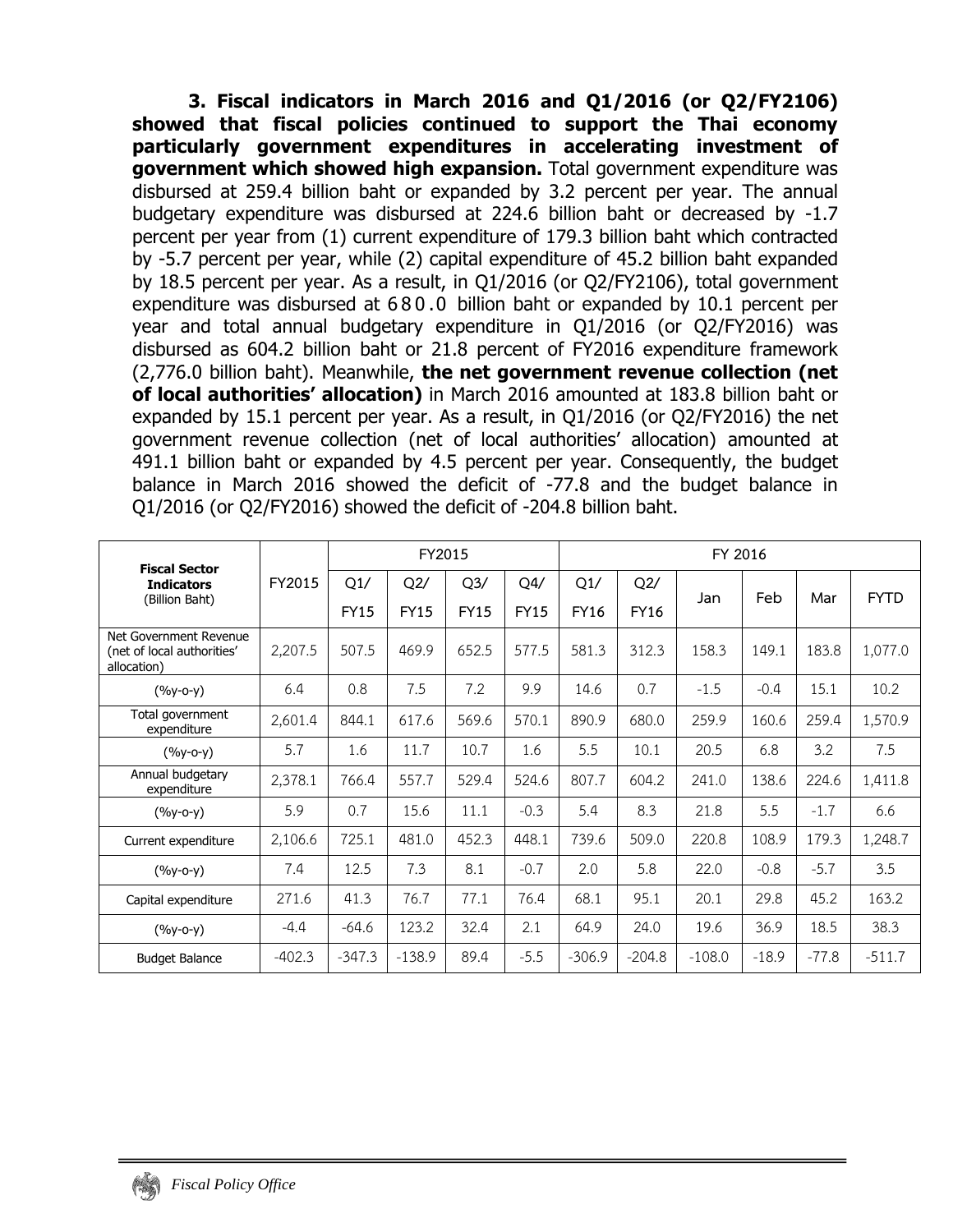**4. External demand as reflected by exports showed an improvement for 2 months consecutively.** In March 2016, **export values** amounted to 19.1 billion USD or expanded by 1.3 percent per year due to expansion in exports of gem and jewellery, and gold. In addition, the exports of vehicles and parts, and machinery turned to expand. Export markets that showed expansion comprised ASEAN-9 Singapore Indonesia Philippines Malaysia Australia and Vietnam. Consequently, in Q1/2016 export values amounted to 45.6 billion USD, expanded by 0.9 percent per year and expanded by 2.9 percent per quarter after seasonal adjustment. Meanwhile**, import values** in March 2016 amounted to 16.2 billion USD or contracted by -6.9 percent per year and in Q1/2016 import values amounted to 45.6 billion USD or contracted by -12.0 percent per year. As such, the greater export values compared to that of imports resulted in the trade surplus in March 2016 of 3.0 billion USD and the trade surplus in Q1/2016 of 8.2 billion USD .

| Main trading partners (16 countries) | 2015    |         |                | 2015           |                | 2016    |         |        |            |  |  |
|--------------------------------------|---------|---------|----------------|----------------|----------------|---------|---------|--------|------------|--|--|
| (Export share 2014 >> 15)            |         | Q1      | Q <sub>2</sub> | Q <sub>3</sub> | Q <sub>4</sub> | Q1      | Feb     | Mar    | <b>YTD</b> |  |  |
| Exports to the world (%yoy)          | $-5.8$  | $-4.7$  | $-5.0$         | $-5.3$         | $-8.1$         | 0.9     | 10.3    | 1.3    | 0.9        |  |  |
| $1.05A(10.5\%>>11.2\%)$              | 0.7     | 5.6     | 2.6            | 0.2            | $-4.9$         | $-3.2$  | 0.3     | $-1.4$ | $-3.2$     |  |  |
| 2.China (11.0% >> 11.1%)             | $-5.4$  | $-14.4$ | 1.2            | $-1.0$         | $-6.3$         | $-6.4$  | $-7.6$  | $-5.4$ | $-6.4$     |  |  |
| 3. Japan (9.6% >> 9.4%)              | $-7.7$  | $-9.2$  | $-3.9$         | $-7.9$         | $-9.6$         | 5.7     | 34.8    | $-6.1$ | 5.7        |  |  |
| 4.EU $(9.2\% >> 9.3\%)$              | $-5.7$  | $-3.9$  | $-8.4$         | $-4.4$         | $-5.9$         | $-0.6$  | 4.1     | $-2.9$ | $-0.6$     |  |  |
| 5. Malaysia (5.6% >> 4.8%)           | $-20.2$ | $-14.7$ | $-18.3$        | $-18.7$        | $-28.5$        | $-4.1$  | $-0.3$  | 5.9    | $-4.1$     |  |  |
| 6. Hong Kong $(5.6\% >> 5.5\%)$      | $-6.2$  | $-11.5$ | $-9.0$         | $-2.0$         | $-1.9$         | 0.6     | 16.8    | $-2.6$ | 0.6        |  |  |
| 7. Middle East (5.1% >> 4.8%)        | $-10.0$ | $-6.4$  | $-23.7$        | $-6.4$         | $-3.0$         | $-9.5$  | $-11.2$ | $-5.9$ | $-9.5$     |  |  |
| 8.Australia (4.8% >> 5.3%)           | 5.3     | 10.1    | 7.6            | 8.4            | $-3.5$         | 5.5     | 1.3     | 3.5    | 5.5        |  |  |
| 9. Singapore (4.6% >> 4.1%)          | $-16.2$ | $-5.4$  | 0.3            | $-26.1$        | $-31.0$        | 22.5    | 109.1   | 16.3   | 22.5       |  |  |
| 10.Indonesia (4.2% >> 3.7%)          | $-17.6$ | $-15.4$ | $-20.6$        | $-21.0$        | $-12.7$        | 8.9     | 13.8    | 13.9   | 8.9        |  |  |
| 11. Africa (3.7% >> 3.2%)            | $-20.2$ | $-14.5$ | $-15.9$        | $-22.1$        | $-27.9$        | $-11.7$ | $-21.7$ | $-2.5$ | $-11.7$    |  |  |
| 12. Vietnam (3.5% >> 4.2%)           | 13.0    | 17.7    | 16.7           | 8.3            | 10.9           | 3.1     | 6.7     | 4.7    | 3.1        |  |  |
| 13. Philippines (2.6% >> 2.8%)       | 2.1     | 7.4     | $-3.4$         | $-6.4$         | 10.8           | 15.4    | 19.1    | 18.7   | 15.4       |  |  |
| 14.India (2.5% >> 2.5%)              | $-5.7$  | 6.1     | $-4.8$         | $-11.5$        | $-11.8$        | $-9.1$  | $-18.4$ | $-3.5$ | $-9.1$     |  |  |
| 15. South Korea (2.0% >> 1.9%)       | $-9.2$  | 0.6     | $-16.4$        | $-10.7$        | $-8.6$         | $-9.7$  | $-12.3$ | $-7.8$ | $-9.7$     |  |  |
| 16. Taiwan (1.8% >> 1.6%)            | $-12.0$ | 4.7     | $-11.5$        | $-15.3$        | $-23.1$        | $-18.1$ | $-15.4$ | $-4.3$ | $-18.1$    |  |  |
| PS.ASEAN-9 (26.1% >> 25.7%)          | $-7.2$  | $-2.5$  | $-5.9$         | $-10.6$        | $-9.3$         | 3.9     | 16.6    | 4.5    | 3.9        |  |  |
| PS.ASEAN-5 (17.0% >> 15.3%)          | $-15.1$ | $-9.5$  | $-11.8$        | $-19.5$        | $-19.1$        | 9.1     | 31.8    | 12.4   | 9.1        |  |  |
| PS.CLMV (9.1% >> 10.4%)              | 7.7     | 10.5    | 5.5            | 7.2            | 7.9            | $-4.0$  | $-5.8$  | $-6.9$ | $-4.0$     |  |  |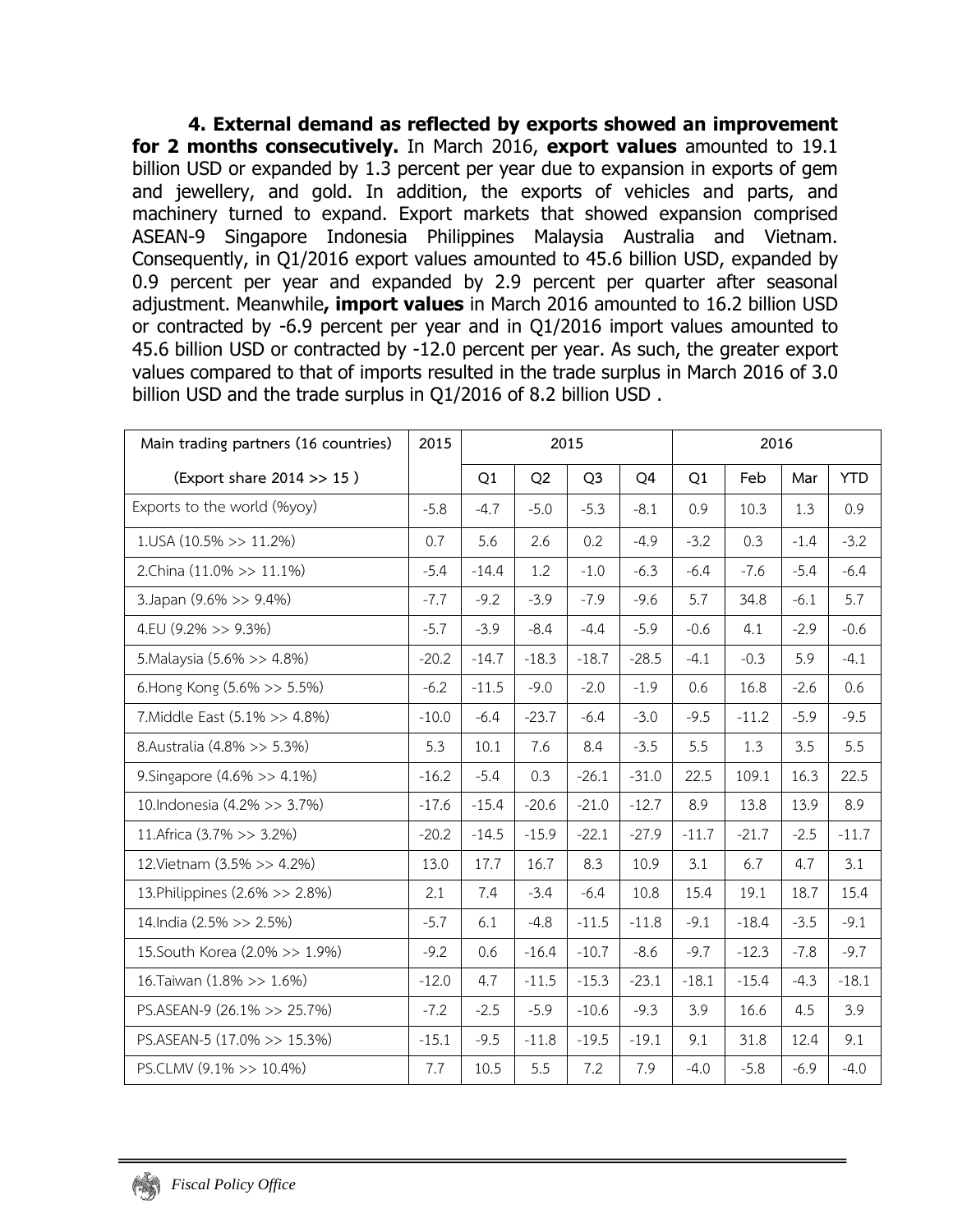**5. Supply side indicators continually expanded from tourism sector**  as reflected by **the number of inbound foreign tourists** in March 2016 which was recorded at 2.95 million persons or highly expanded by 15.4 percent per year and increased by 1.2 percent per month after seasonal adjustment due to expansion of tourists from almost all regions particularly East Asia which expanded by 17.7 percent per year. In addition, tourists from Europe showed an expansion for 3 months consecutively by increasing 12.7 percent per year. However, tourists from Oceania contracted by -15.4 percent per year as tourists from Australia continued to decline. As a consequence, in Q1/2016, the number of inbound foreign tourists was 9.04 million persons or expanded by 15.5 percent per year. Meanwhile, the **Agricultural Production Index (API)** in March 2016 showed a contraction of -3.5 percent per year resulting from the contraction in paddy, corn, and oil palm as farmers decreased cultivation to prevent adversity from drought. As a result, in Q1/2016, API showed a contraction of -1.9 percent per year but expanded by 3.3 percent per quarter after seasonal adjustment. **Thai Industries Sentiment Index (TISI)** in March 2016 was at 86.7 points, the first expansion in 3 months due to economic stimulus package in real estate sector and public investment in infrastructure which increased purchasing order and sales in construction materials. In addition, there were sale promotions for commodities in vehicle, gem and jewelry, furniture, electrical appliances, and electronics sectors.

| <b>Supply Side Indicators</b>                          | 2015   |      |                | 2015           |        | 2016   |         |        |        |            |  |
|--------------------------------------------------------|--------|------|----------------|----------------|--------|--------|---------|--------|--------|------------|--|
|                                                        |        | Q1   | Q <sub>2</sub> | Q <sub>3</sub> | Q4     | Q1     | Jan     | Feb    | Mar    | <b>YTD</b> |  |
| Agricultural Production Index (%yoy)                   | $-4.6$ | 1.8  | $-10.7$        | $-12.0$        | $-1.0$ | $-1.9$ | $-0.8$  | $-1.4$ | $-3.5$ | $-1.9$     |  |
| %qoq SA / %mom SA                                      |        | 4.0  | $-12.4$        | 1.3            | 6.9    | 3.3    | $-16.3$ | $-2.3$ | $-4.2$ |            |  |
| Thai Industries Sentiment Index (TISI)<br>(percent)    | 85.8   | 89.2 | 85.2           | 82.7           | 86.0   | 86.0   | 86.3    | 85.1   | 86.7   | 86.0       |  |
| Manufacturing Production Index<br>(preliminary) (%yoy) | 0.3    | 0.4  | $-0.3$         | 0.9            | 0.3    | n.a.   | $-3.5$  | $-1.7$ | n.a.   | n.a.       |  |
| %qoq SA / %mom SA                                      |        | 0.3  | $-2.0$         | 1.1            | 0.9    | n.a.   | $-4.1$  | 1.9    | n.a.   |            |  |
| Number of Inbound Tourists (%yoy)                      | 20.4   | 22.8 | 36.9           | 24.9           | 3.7    | 15.5   | 15.0    | 16.0   | 15.4   | 15.5       |  |
| %gog SA / %mom SA                                      | ٠      | 2.6  | 8.2            | $-1.5$         | $-5.0$ | 14.8   | 8.3     | 4.0    | 1.2    |            |  |

**6. Internal stabilities remained favourable and external stabilities remained robust. Headline inflation** in March 2016 was -0.5 percent per year as negative impacts from oil prices tended to decrease since the beginning of year due to increasing in oil prices. Meanwhile, prices of meat and fruits and vegetables decreased due to end of Chinese New Year festival. In addition, tobacco prices were adjusted to increase as a result of an increase in tobacco stamps since February 2016. **Core inflation** was 0.8 percent per year accelerating from previous month. Consequently, in Q1/2016 Headline inflation contracted by -0.5 percent per year and Core inflation expanded by 0.7 percent per year. Meanwhile, **unemployment rate** in March 2016 was 1.0 percent of total labor force or equivalent to 397,000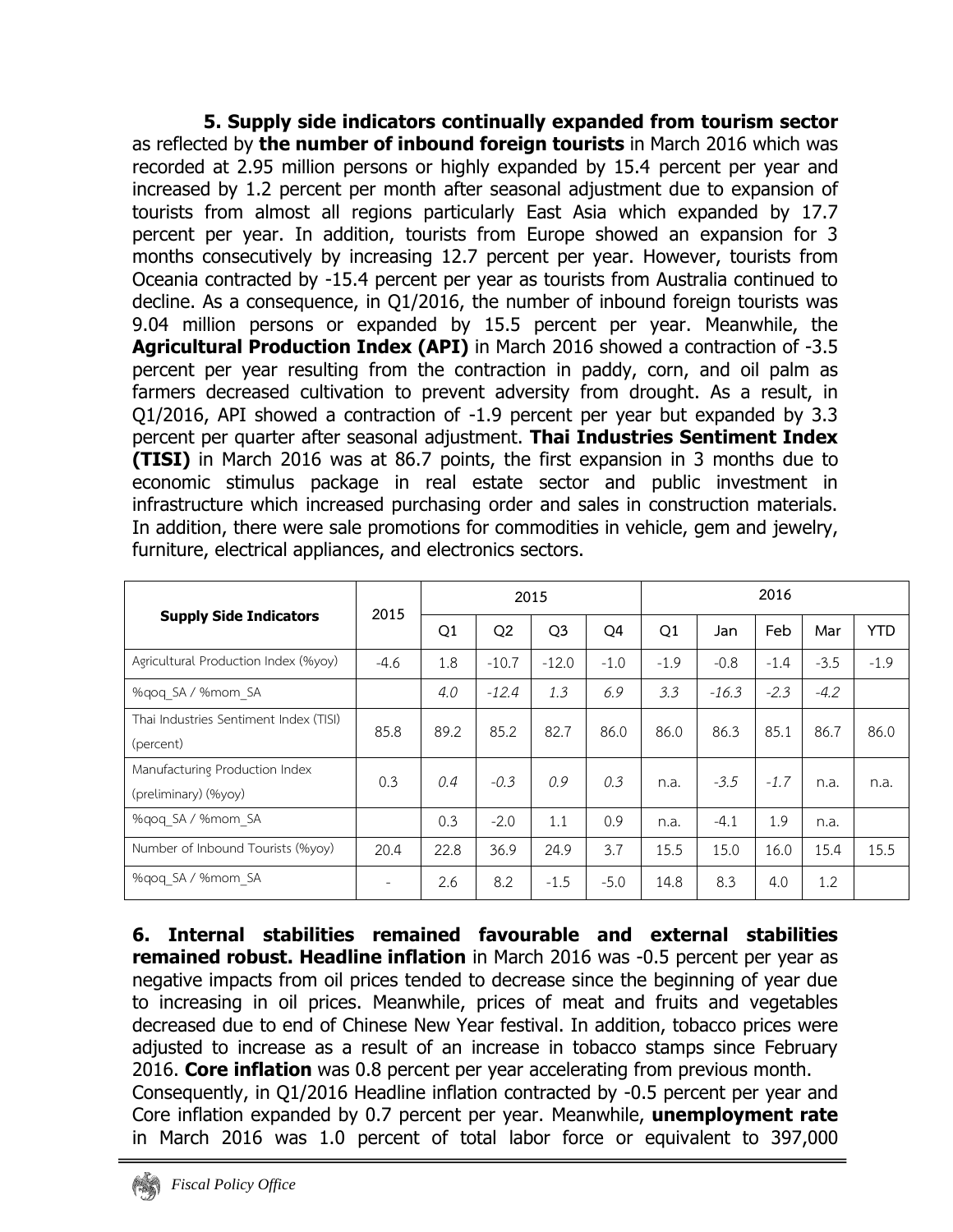unemployed persons. **Public debt to GDP** at the end of February 2016 stood at 44.1 percent of GDP below the Fiscal Sustainability Framework of 60 percent of GDP. **External economic stability** remained robust reflecting the resilient ability to risk from the volatilities in global economy as **the international reserves** at the end of March 2016 were high at 175.1 billion USD, or approximately 3.3 times of short-term external debt.

| <b>Macroeconomic</b>                                             | 2015   |        |        | 2015           |        | 2016      |        |        |        |            |  |  |
|------------------------------------------------------------------|--------|--------|--------|----------------|--------|-----------|--------|--------|--------|------------|--|--|
| <b>Stability</b><br><b>Indicators</b>                            |        | Q1     | Q2     | Q <sub>3</sub> | Q4     | Q1        | Jan    | Feb    | Mar    | <b>YTD</b> |  |  |
| <b>Internal Stability</b>                                        |        |        |        |                |        |           |        |        |        |            |  |  |
| <b>Headline Inflation</b><br>(%уоу)                              | $-0.9$ | $-0.5$ | $-1.1$ | $-1.1$         | $-0.9$ | $-0.5$    | $-0.5$ | $-0.5$ | $-0.5$ | $-0.5$     |  |  |
| Core Inflation (%yoy)                                            | 1.1    | 1.5    | 1.0    | 0.9            | 0.8    | 0.7       | 0.6    | 0.7    | 0.8    | 0.7        |  |  |
| Unemployment rate (%<br>of total labor force)                    | 0.9    | 1.0    | 0.9    | 0.9            | 0.8    | 0.9       | 0.9    | 0.9    | 1.0    | 0.9        |  |  |
| Public debt (% of GDP)                                           | 44.4   | 43.3   | 42.8   | 43.1           | 44.4   | $44.1***$ | 44.1   | 44.1   | n.a.   | 44.1       |  |  |
| <b>External Stability</b>                                        |        |        |        |                |        |           |        |        |        |            |  |  |
| <b>Current Account Balance</b><br>(Billion USD)                  | 34.8   | 8.2    | 4.1    | 7.2            | 13.1   | $11.5*$   | 4.1    | 7.4    | n.a.   | 11.5       |  |  |
| <b>International Reserves</b><br>(Billion USD)                   | 156.5  | 156.3  | 160.3  | 155.5          | 156.5  | 175.1     | 160.1  | 168.0  | 175.1  | 175.1      |  |  |
| Net Forward (Billion USD)                                        | 11.7   | 18.4   | 11.7   | 13.3           | 9.2    | 13.9      | 9.2    | 10.2   | 13.9   | 13.9       |  |  |
| International reserves to<br>short term external debt<br>(times) | 2.8    | 3.0    | 2.9    | 2.9            | 3.1    | $3.3*$    | 3.2    | 3.3    | n.a.   | 3.3        |  |  |

Financial and fiscal measures that the Ministry of Finance carried forward due to the government policy and launched in September 2015 onwards would help support economic growth of Thailand in previous year and 2016. The progress of measures until as of 25 April 2016 was summarized as follows:

**1. Project to strengthen grass-root economy under the People's State approach** through 79,556 village and urban community funds under the 35 billion-baht budget in which each village fund would be allocated budget up to 500,000 baht via the National Village and Urban Community Fund Office for investing in community infrastructure such as rice warehouse and mill, water reservoirs, and agricultural processing machines. It will also be spent on various activities to enhance local workers' potential and upgrade the quality of life of residents. Nowadays, Committee of the National Village and Urban Community Fund had issued criteria for eligible projects and had approved projects for 2,056 funds worth 1,017 million baht.

**2. Project to enhance villages' potential and strengthen grassroot economy under the People's State approach.** The objective of this project is to support funding to village funds, averaging 200,000 baht for each of the villages within the budget framework of 15,000 million baht. The cabinet approved in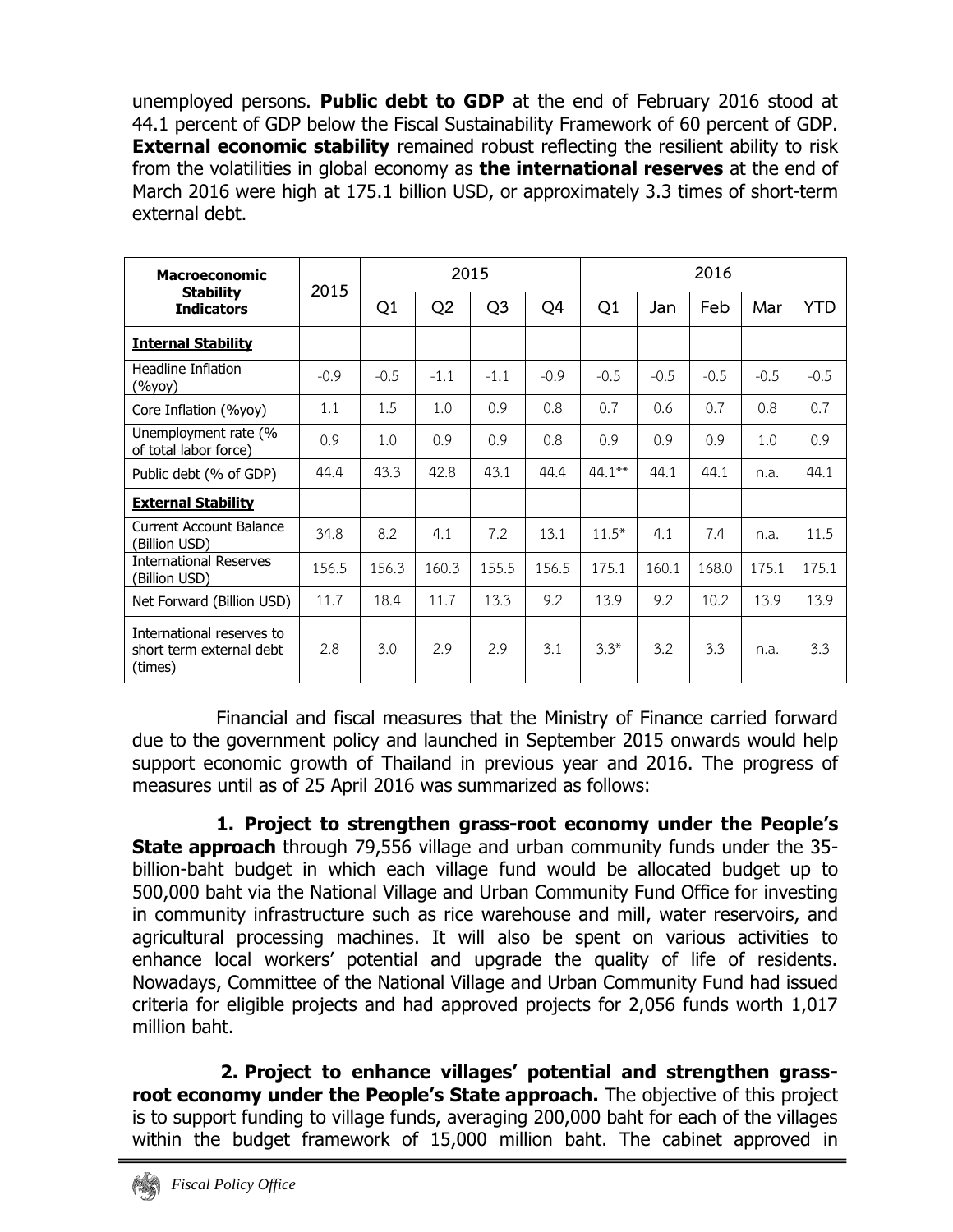principle of the project on 5 April 2016 and the Interior Ministry is the main authority to operate the project.

**3. Measures to improve the well-being of low-income people and the measures to stimulate small public-sector projects.** The objectives of these measures are to distribute the investment, increase employment and economic activities in provinces and push forward the local and regional development, which will stimulate people's spending, mitigate any impact on low-income people and accelerate public investments. The measures consist of

**3.1 Measure to improve the well-being at the village level (Soft loan via the village funds with the interest rate of 0 percent and the credit line of 60,000 million Baht).** The most recent data showed that total approved loan amounted to 48,296 million baht and was gave to 3,051,507 low-income people. This amount comprised (1) the Government Savings Bank which had approved 25,570 million baht in loan to 25,728 Village Funds, and the Village Fund gave loan to 1,631,186 low-income people amounted 21,280 million Baht, and (2) Bank for Agriculture and Agricultural Co-operatives (BAAC) which had approved 22,726 million baht in loan to 22,920 Village Funds and the Village Funds gave loan to 1,420,321 low-income people amounted 22,276 million Baht.

**3.2 Measure to improve the well-being at the Tambon (sub-district) level (5 Million Baht per Sub-District with the budget framework of 36,275 Million Baht).** As of 22 April 2016 the approved budget was totaled at 35,896 million baht or 99 percent of budget framework. The budget of contracted projects was amounted to 34,588 million baht which was disbursed at 23,353 million baht.

 **3.3 Measure to accelerate budget disbursements for existing and new small government projects below 1 million Baht with budget of 40,000 million baht).** As of 22 April 2016, contracted projects were worth 34,188 million baht and were disbursed 32,409 million baht. These amounts comprised (1) mid-year budget of 2015 which was disbursed at 21,541 million baht and (2) annual budget of 2016 which was disbursed at 10,868 million baht.

# **4. Relief measures for drought-affected farmers and agricultural competitiveness enhancement**

## **4.1 Relief measure for drought-affected farmers:**

**implementation of policy loan as contingency fund (The credit line of 6,000 million baht).** Loan period is for 1 year with 0 percent interest rate for the first six months, and increase to 4 percent for the remaining six months (month 7-12). As of 20 April 2016, approved loans were amounted to 895 million baht to 75,644 farmers.

**4.2 "One Tambon One Agricultural SME" policy loan to promote sustainability of Thai agricultural sector (The credit line of 72,000 million baht).** Loan period is for 10 years with interest rate of 4 percent for the first seven months and apply to normal interest rate for the remaining three years (Year 8 – 10). As of 20 April 2016, approved loans were amounted to 8,023 million baht to 6,606 agricultural SMEs.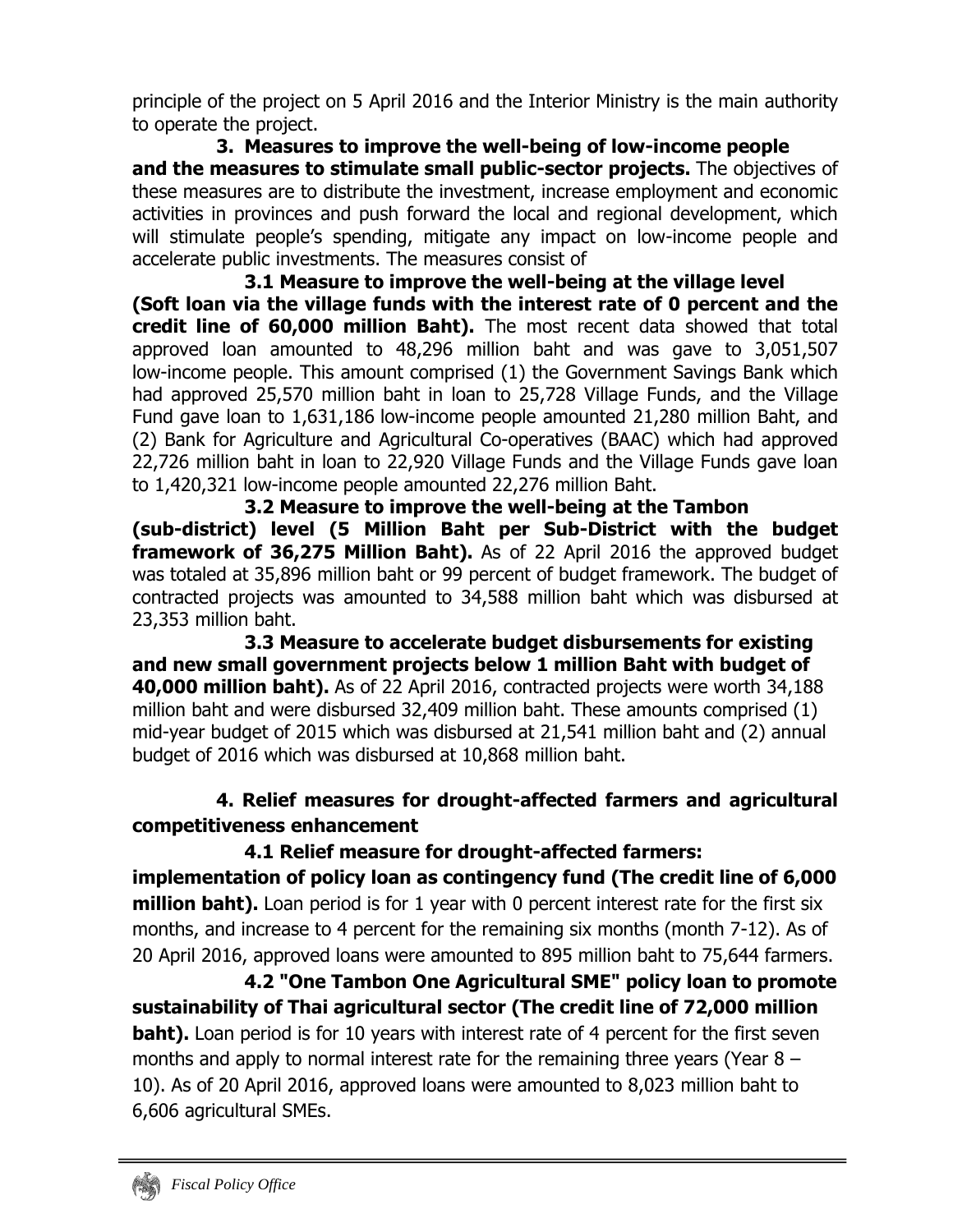**4.3 Community Project for modal change of production (The credit line of 15,000 million baht).** Loan period is for 1 year with the interest rate of 0.01 percent. As of 20 April 2016, approved loans were amounted to 3.6 million baht to 130 loan applicants.

### **5. Short-term financial and fiscal measures to encourage SMEs competitiveness enhancement**.

 **5.1 Soft loan for working capital for SMEs (Soft Loan SMEs with the interest rate of 4 percent for 7 years with credit line of 150,000 million Baht).** The total credit line of 150,000 million baht was fully utilized to 21,504 SMEs entrepreneurs (receiving on average 7 million baht of loan to each entrepreneur)**.**

 **5.2 Project of loan guarantee for PGS-5 (revised) (Credit 30 percent per port would be guaranteed by the Thai Credit Guarantee Corporation (TCG) with the limit of 100,000 million baht.** TCG guaranteed loans of 65,832 million Baht to 15,647 SMEs entrepreneurs.

 **5 . 3 Measure to encourage SMEs through Venture Capital** (The budget of 6 ,000 million baht)**.** The Government Savings Bank had approved venture capital to 2 SMEs entrepreneurs worth 60 million baht and SME Bank had approved in principle for venture capital to 4 SME entrepreneurs and 3 SME entrepreneurs are proceeding Due Diligence worth 20 million Baht.

**6. Financial and fiscal measures to stimulate real estate sector.**  The goals are to boost real estate sector and to help low-income earners buy houses and be homeowner.

 **6.1 Loan measure for low-and medium-income earners,** the Government Housing Bank has received the applications since 19 October 2015. Lately, the Government Housing Bank had approved loan to 15,240 applicants worth 21,118 million Baht.

**6.2 Soft loans for lower-income first-home buyers under People's State approach** (approved by the cabinet on 22 March 2016). The objectives are to help low-income people including government servants, soldiers, policemen, and academic personnel and people with uncertain salary or freelance who have never been homeowner and this measure covers housing repair and enlargement through relaxed home loans from state-owned banks. The most updated data showed that the Government Housing Bank had approved loans as Post Finance to 829 loan applicants worth 764 million baht and the Government Savings Bank had approved loans as Pre Finance to 2 loan applicants worth 65 million baht, and approved loans as Post Finance to 1,300 loan applicants worth 1,461 million baht.

------------------------------------------------------------

 *Fiscal Policy Office*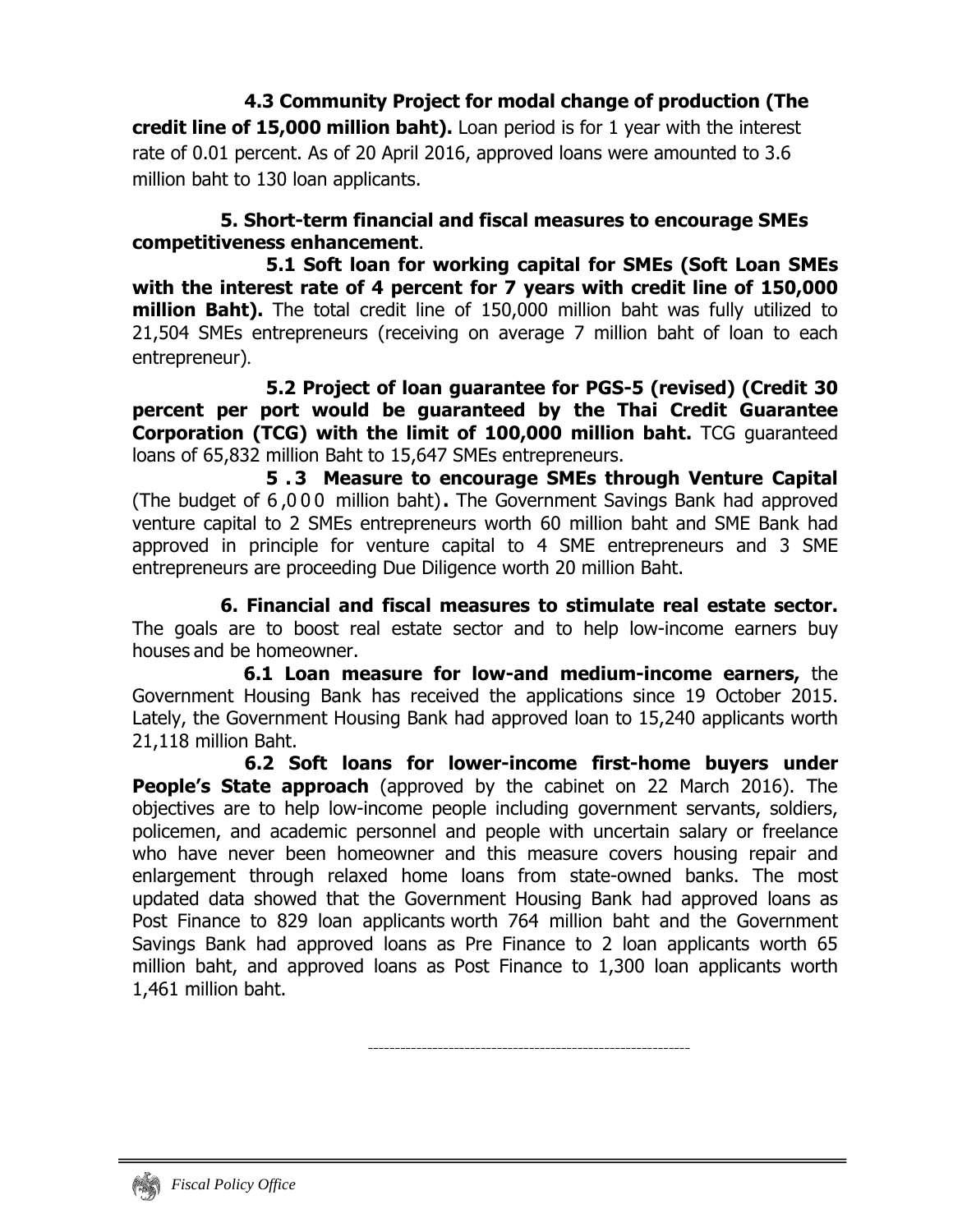# **Table 1: Monthly Economic Indicators**

|                                                                  | 2015          | $Jan-15$                                  | Feb-15                                                                      | Mar-15     | Apr-15    | May-15     | $Jun-15$   | <b>Jul-15</b> | Aug-15    | $Sep-15$   | Oct-15     | <b>Nov-15</b> | Dec-15        | Jan-16        | Feb-16        | Mar-16        | <b>YTD</b>    |
|------------------------------------------------------------------|---------------|-------------------------------------------|-----------------------------------------------------------------------------|------------|-----------|------------|------------|---------------|-----------|------------|------------|---------------|---------------|---------------|---------------|---------------|---------------|
| <b>External sector</b>                                           |               |                                           |                                                                             |            |           |            |            |               |           |            |            |               |               |               |               |               |               |
| - Dubai crude oil price (US\$/Barrel) /7                         | 51(           | 45.                                       | 55.9                                                                        | 54.8       | 58.       | 63.0       | 61.        | 56.2          | 48.       | 45.7       | 45.8       | 41.8          | 34.6          | 26.           | 29.0          | 35.2          | 30.4          |
| - Fed funds rate (%) /7                                          | $0.25 - 0.50$ | $0 - 0.25$                                | $0 - 0.25$                                                                  | $0 - 0.25$ | $0 - 0.2$ | $0 - 0.25$ | $0 - 0.21$ | $0 - 0.25$    | $0 - 0.2$ | $0 - 0.25$ | $0 - 0.25$ | $0 - 0.25$    | $0.25 - 0.50$ | $0.25 - 0.50$ | $0.25 - 0.50$ | $0.25 - 0.50$ | $0.25 - 0.50$ |
| Fiscal sector                                                    |               |                                           |                                                                             |            |           |            |            |               |           |            |            |               |               |               |               |               |               |
| - Net government revenue (Billion baht) /1                       | 2045.3        | 160.6                                     | 149.6                                                                       | 159.7      | 171.      | 224.0      | 257.       | 142.4         | 226.3     | 208.8      | 166.0      | 181.2         | 238.7         | 158.3         | 149.          | 183.8         | 312.3         |
| $(96y-c-y)/1$                                                    | 7.3           | 2.9                                       | 0.4                                                                         | 20.9       | 25.5      | $-19.5$    | 32.        | 9.9           | 10.5      | 9.4        | $-4.4$     | 12.1          | 38.7          | $-1.5$        | $-0.6$        | 15.           | 0.7           |
| Tax collection from revenue, customs and excise dept. /12        | 2133.2        | 176.0                                     | 158.4                                                                       | 176.6      | 167.0     | 234.3      | 275.0      | 154.6         | 227.      | 232.1      | 158.8      | 173.0         | 184.5         | 178.5         | 163.5         | 181.          | 341.8         |
| $(96y-c-y)/14$                                                   | 3.1           | 7.2                                       | 1.6                                                                         | 11.5       | 8.8       | $-19.8$    | 26.2       | 4.2           | 6.8       | $-1.4$     | 1.7        | 7.1           | 12.2          | 1.6           | 3.2           | 2.1           | 2.2           |
| Income-based tax (Billion baht) /1                               | 818.2         | 57.9                                      | 45.2                                                                        | 56.5       | 51.6      | 101.0      | 123.       | 46.7          | 112.8     | 122.3      | 47.2       | 54.2          | 56.1          | 60.8          | 46.9          | 58.5          | 107.5         |
| (%y-o-y)/1                                                       | 3.3           | 13.                                       | $-1.2$                                                                      | 13.5       | 11.4      | $-18.5$    | 20.1       | 7.7           | 9.6       | $-4.1$     | 5.8        | $-1.5$        | 7.6           | 5.            | 3.7           | 4.2           | 4.3           |
| Consumption-based tax (Billion baht) /1                          | 648.0         | 63.0                                      | 54.7                                                                        | 61.0       | 60.8      | 56.5       | 59.8       | 57.5          | 58.       | 59.3       | 58.0       | 59.3          | 62.2          | 62.1          | 55.8          | 59.0          | 117.8         |
|                                                                  |               |                                           |                                                                             |            |           |            |            |               |           |            |            |               |               |               |               |               |               |
| $(96y-c-y)/1$                                                    | $-0.7$        | $-2.6$                                    | $-2.7$                                                                      | 6.6        | 1.3       | $-3.8$     | 4(         | $-3.3$        | $-4.1$    | 0.5        | $-5.3$     | 2.2           | 5.6           | $-1.6$        | 1.9           | $-2.6$        | 0.1           |
| - Government expenditure (Billion baht) /1                       | 2364.         | 215.                                      | 150.4                                                                       | 251.5      | 191.      | 176.8      | 201.       | 221.9         | 148.      | 200.0      | 374.2      | 232.9         | 283.8         | 259.          | 160.6         | 259.          | 680.0         |
| $(96y-c-y)/1$                                                    | 7.4           | 1.2                                       | $-13.7$                                                                     | 52.0       | $-2.2$    | 14.6       | 22.3       | 10.8          | 12.2      | $-12.6$    | 1.8        | 13.2          | 4.8           | 20.5          | 6.8           | 3.2           | 10.1          |
| - Budget expenditure (Billion baht) /1                           | 2180.3        | 197.9                                     | 131.4                                                                       | 228.0      | 178.9     | 164.0      | 186.       | 208.7         | 138.      | 177.0      | 359.6      | 209.0         | 239.1         | 241.0         | 138.6         | 224.6         | 604.2         |
| $(96y-c-y)/1$                                                    | 8.4           | 6.2                                       | $-14.7$                                                                     | 60.8       | $-0.5$    | 15.        | 20.8       | 10.2          | 11.0      | $-16.6$    | 4.3        | 15.           | $-0.8$        | 21.8          | 5.5           | $-1.7$        | 8.3           |
| Current expenditure (Billion baht) /1                            | 1915.         | 181.1                                     | 109.7                                                                       | 190.2      | 156.      | 139.       | 156.       | 186.1         | 116.      | 145.4      | 336.1      | 197.5         | 206.0         | 220.8         | 108.9         | 179.          | 509.1         |
| (%y-o-y)/1                                                       | 5.2           | 2.0                                       | $-22.7$                                                                     | 47.8       | $-0.5$    | 10.9       | 15.4       | 9.4           | 8.9       | $-16.5$    | 1.8        | 14.9          | $-7.7$        | 22.0          | $-0.8$        | $-5.7$        | 5.8           |
| Capital expenditure (Billion baht) /1                            | 265.3         | 16.8                                      | 21.8                                                                        | 38.2       | 22.8      | 24.0       | 29.        | 22.7          | 22.2      | 31.6       | 23.5       | 11.5          | 33.1          | 20.1          | 29.8          | 45.2          | 95.1          |
| $(96y-c-y)/1$                                                    | 38.8          | 89.0                                      | 78.5                                                                        | 186.7      | $-0.5$    | 47.2       | 59.0       | 17.2          | 27.2      | $-17.1$    | 58.7       | 31.0          | 87.0          | 19.6          | 36.9          | 18.           | 24.0          |
| - Carry-over budget (Billion baht) /1                            | 184.          | 17.8                                      | 19.0                                                                        | 23.1       | 12.5      | 12.8       | 14.8       | 13.2          | 9.3       | 23.0       | 14.6       | 24.0          | 44.7          | 18.5          | 22.0          | 34.9          | 75.8          |
| $(96y-c-y)/1$                                                    | $-3.8$        | $-33.0$                                   | $-6.4$                                                                      | $-1.4$     | $-21.8$   | 8.1        | 46.        | 22.0          | 25.       | 37.9       | $-36.$     | $-4.5$        | 49.8          | 6.2           | 15.7          | 51.           | 26.5          |
| - Budgetary Balance (Billion baht) /1                            | $-326.4$      | $-53.6$                                   | $-7.6$                                                                      | $-77.8$    | $-42.1$   | $-14.0$    | 145.6      | $-80.9$       | 17.2      | 58.1       | $-217.0$   | $-53.3$       | $-36.6$       | $-108.$       | $-18.9$       | $-77.8$       | $-204.8$      |
| Supply-side indicators                                           |               |                                           |                                                                             |            |           |            |            |               |           |            |            |               |               |               |               |               |               |
| Agriculural sector                                               |               |                                           |                                                                             |            |           |            |            |               |           |            |            |               |               |               |               |               |               |
| - Agricultural Production Index (%y-o-y) /6                      | $-4.6$        | 5.3                                       | 1.6                                                                         | $-1.8$     | $-12.8$   | $-11.7$    | $-7,$      | $-9.8$        | $-11.9$   | $-13.8$    | 1.3        | $-17.0$       | 20.4          | $-0.8$        | $-1.4$        | $-3.5$        | $-1.9$        |
| - Agricultural Price Index (%y-o-y) /6                           | $-5.9$        | $-11.2$                                   | $-11.2$                                                                     | $-11.2$    | $-11.2$   | $-11.2$    | $-11.2$    | $-11.2$       | $-11.2$   | $-11.2$    | $-11.2$    | $-11.2$       | $-11.2$       | $-11.2$       | $-11.2$       | $-11.2$       | $-11.2$       |
|                                                                  |               | $-9.6$                                    |                                                                             |            |           |            |            |               |           |            | $-9.6$     |               |               |               |               |               |               |
| - Real farm income (%y-o-y) /14                                  | $-9.7$        |                                           | $-9.6$                                                                      | $-9.6$     | $-9.6$    | $-9.6$     | $-9.6$     | $-9.6$        | $-9.6$    | $-9.6$     |            | $-9.6$        | $-9.6$        | $-9.6$        | $-9.6$        | $-9.6$        | $-9.6$        |
| - New employment in agricultural sector(%y-o-y) /3               | $-3.6$        | $-4.1$                                    | $-4.1$                                                                      | $-4.1$     | $-4.1$    | $-4.1$     | $-4.1$     | $-4.1$        | $-4.1$    | $-4.1$     | $-4.1$     | $-4.1$        | $-4.1$        | $-4.1$        | $-4.1$        | $-4.1$        | $-4.1$        |
| Industrial sector                                                |               |                                           |                                                                             |            |           |            |            |               |           |            |            |               |               |               |               |               |               |
| - Manufacturing Production Index (%y-o-y) /10                    | 0.3           | 0.7                                       | 1.7                                                                         | $-1.0$     | $-0.1$    | $-0.1$     | $-0.6$     | 2.6           | 0.5       | $-0.3$     | $-0.8$     | 0.3           | 1.4           | $-3.5$        | $-1.6$        | n.a           | $-2.6$        |
| - Import value of raw materials in USD (%y-o-y) /1               | $-6.3$        | $-4.4$                                    | 12.7                                                                        | 10.2       | $-4.8$    | $-14.5$    | $-0.9$     | 0.9           | $-1.1$    | $-28.1$    | $-21.3$    | $-10.1$       | $-2.7$        | $-15.3$       | $-20.9$       | $-11.5$       | $-15.7$       |
| - Import volume of raw materials in USD (%y-o-y) /1              | $-8.9$        | $-2.0$                                    | 16.7                                                                        | 15.4       | $-0.6$    | $-10.9$    | 3.3        | 6.1           | 4.9       | $-24.0$    | $-17.0$    | $-5.2$        | 3.3           | $-10.6$       | $-17.8$       | $-9.5$        | $-12.5$       |
| - Capacity utilization (%) /10                                   | 64.7          | 68.1                                      | 67.1                                                                        | 70.8       | 57.5      | 64.0       | 64.8       | 65.3          | 62.       | 64.9       | 63.8       | 63.6          | 62.9          | 63.8          | 65.7          | n.a           | 64.8          |
| - New employment in industrial sector(%y-o-y) /3                 | 0.7           | 5.1                                       | 1.2                                                                         | $-0.3$     | 3.5       | 0.9        | 3.2        | 2.9           | 0.7       | $-2.2$     | 0.2        | $-1.7$        | $-5.8$        | 0.3           | 2.3           | $-2.5$        | 1.3           |
| - Thai Industrial Sentiment Index (Index) /9                     | 85.8          | 91.1                                      | 88.9                                                                        | 87.7       | 86.2      | 85.4       | 84.0       | 83.0          | 82.0      | 82.8       | 84.7       | 85.8          | 87.5          | 86.3          | 85.1          | 86.           | 86.0          |
| Service sector                                                   |               |                                           |                                                                             |            |           |            |            |               |           |            |            |               |               |               |               |               |               |
| - No. of foreign tourists (Million persons) /11                  | 29.9          | 2.6                                       | 2.7                                                                         | 2.6        | 2.4       | 2.3        | 2.3        | 2.7           | 2.6       | 2.0        | 2.2        | 2.5           | 3.0           | 3.0           | 3.1           | 3.0           | 9.0           |
| $(96y - 0 - y)/14$                                               | 20.4          | 14.4                                      | 28.3                                                                        | 26.6       | 24.6      | 37.8       | 52.2       | 39.4          | 24.       | 8.7        | 1.0        | 5.1           | 4.7           | 15.0          | 16.0          | 15.4          | 15.5          |
| - New employment in service sector(%y-o-y) /3                    | 2.0           | $-2.3$                                    | 3.4                                                                         | 1.4        | 1.8       | 3.7        | 2.2        | 2.7           | 1.2       | 2.7        | 2.1        | 1.9           | 3.6           | 3.5           | $-0.6$        | 3.6           | 1.4           |
| Demand-side indicators                                           |               |                                           |                                                                             |            |           |            |            |               |           |            |            |               |               |               |               |               |               |
|                                                                  |               |                                           |                                                                             |            |           |            |            |               |           |            |            |               |               |               |               |               |               |
| Private consumption indicators                                   |               |                                           |                                                                             |            |           |            |            |               |           |            |            |               |               |               |               |               |               |
| - Value added tax at constant price (%y-o-y) /1                  | 1.0           | $-2.0$                                    | $-2.1$                                                                      | 7.3        | 2.5       | $-2.5$     | 5.3        | $-1.8$        | $-2.0$    | 2.1        | $-3.9$     | 3.6           | 6.9           | $-0.6$        | 3.0           | $-1.6$        | 0.1           |
| - Import volume of consumer goods in USD (%y-o-y) /1             | 2.2           | $-0.2$                                    | 32.5                                                                        | 5.2        | 1.0       | $-1.4$     | 6.5        | 1.4           | 10.4      | $-5.8$     | $-7.4$     | 5.3           | $-11.0$       | $-2.9$        | $-4.2$        | 18.           | 3.6           |
| - Sales of passenger cars (%y-o-y)/14                            | $-19.1$       | $-11.4$                                   | $-12.5$                                                                     | $-13.4$    | $-24.7$   | $-21.1$    | $-35.0$    | $-25.1$       | $-24.0$   | $-25.5$    | $-19.5$    | $-12.0$       | $-5.2$        | $-30.0$       | $-29.9$       | ı.a           | $-29.9$       |
| - Sales of motorcycles (%y-o-y)/13                               | $-0.2$        | 14.5                                      | 0.7                                                                         | 18.1       | $-18.4$   | $-5.4$     | 12.5       | $-23.2$       | $-6.0$    | $-0.7$     | $-6.5$     | 6.9           | 7.8           | 12.9          | $-11.1$       | $-9,0$        | $-3.3$        |
| - Consumer Confidence Index (Index) /5                           | 64.7          | 69.7                                      | 68.4                                                                        | 67.1       | 66.0      | 65.0       | 63.8       | 62.6          | 61.5      | 61.2       | 62.2       | 63.4          | 65.1          | 64.4          | 63.           | 62.6          | 63.4          |
| Private investment indicators                                    |               |                                           |                                                                             |            |           |            |            |               |           |            |            |               |               |               |               |               |               |
| - Import volume of capital goods in USD (%y-o-y) /1              | $-2.2$        | 3.4                                       | 5.9                                                                         | $-6.9$     | 5.5       | $-5.5$     | 6.0        | $-22.1$       | 17.9      | $-20.6$    | 5.4        | 0.5           | $-5.5$        | 2.9           | $-11.6$       | 6.5           | $-1.0$        |
| - Sales of commercial cars (%y-o-y)/14                           | $-2.6$        | $-13.7$                                   | $-9.6$                                                                      | $-10.6$    | $-27.3$   | $-19.7$    | $-4.5$     | $-3.1$        | 0.9       | 1.2        | 7.2        | 15.7          | 26.3          | $-2.4$        | 1.9           | n.a.          | $-0.2$        |
| - Total taxes collected from real estate transaction (%y-o-y) /1 | 8.7           | 12.1                                      | 2.6                                                                         | 7.3        | 14.6      | $-11.5$    | 7.7        | 7.2           | 8.0       | $-12.6$    | $-7.7$     | 25.8          | 40.1          | $-6.8$        | 6.1           | 11.9          | 4.5           |
| - Domestic cement sales (%y-o-y) /2                              | $-0.4$        | $-5.8$                                    | $-2.4$                                                                      | 0.6        | $-3.3$    | $-0.5$     | 3.1        | $-2.0$        | $-0.6$    | 0.4        | $-0.3$     | 2.6           | 4.1           | $-0.3$        | 6.0           | 3.4           | 3.1           |
| International trade indicators                                   |               |                                           |                                                                             |            |           |            |            |               |           |            |            |               |               |               |               |               |               |
| - Exports (Billion USD): custom basis                            | 214.4         | 17.2                                      | 17.2                                                                        | 18.9       | 16.5      | 18.0       | 18.2       | 18.2          | 17.       | 18.8       | 18.6       | 17.2          | 17.1          | 15.7          | 19.0          | 19.1          | 53.8          |
| (%у-о-у)/4                                                       | $-5.8$        | $-3.5$                                    | $-6.2$                                                                      | $-4.5$     | $-1.7$    | $-5.0$     | $-7.5$     | $-3.6$        | $-6.7$    | $-5.5$     | $-8.1$     | $-7.0$        | $-8.7$        | $-8.5$        | 10.3          | 1.3           | 0.9           |
|                                                                  |               | $-1.7$                                    | $-1.6$                                                                      | $-1.9$     | $-1.9$    | $-1.7$     |            | $-2.5$        | $-3.1$    | $-3.1$     |            | $-2.6$        | $-2.7$        | $-2.8$        | $-2.6$        |               |               |
| - Export price (%y-o-y)/4                                        | $-2.3$        |                                           |                                                                             |            |           |            | $-1.7$     |               |           |            | $-2.7$     |               |               |               |               | $-2.0$        | $-2.4$        |
| - Export volume (%y-o-y)/14                                      | $-3.6$        | $-1.8$                                    | $-4.6$                                                                      | $-2.6$     | 0.2       | $-3.4$     | $-6.3$     | $-1.1$        | $-3.7$    | $-2.4$     | $-5.5$     | $-5.0$        | $-6.2$        | $-6.3$        | 13.2          | 3.3           | 3.4           |
| - Imports (Billion USD): custom basis                            | 202.8         | 17.7                                      | 16.8                                                                        | 17.4       | 17.4      | 16.0       | 18.0       | 17.5          | 16.5      | 16.0       | 16.5       | 16.9          | 15.6          | 15.5          | 14.0          | 16.2          | 45.6          |
| $(96y - 0 - y)/4$                                                | $-11.0$       | $-13.6$                                   | 1.5                                                                         | $-6.0$     | $-6.8$    | $-20.0$    | $-0.3$     | $-12.7$       | $-4.8$    | $-26.2$    | $-18.2$    | $-9.5$        | $-9.2$        | $-12.4$       | $-16.8$       | $-6.9$        | $-12.0$       |
| - Import price (%y-o-y)/4                                        | $-10.8$       | $-10.8$                                   | $-10.7$                                                                     | $-11.2$    | $-10.2$   | $-9.5$     | $-9.5$     | $-10.4$       | $-12.1$   | $-12.6$    | $-11.5$    | $-11.0$       | $-10.5$       | $-8.3$        | $-8.4$        | $-6.5$        | $-7.7$        |
| - Import volume (%y-o-y) /14                                     | $-0.2$        | $-3.1$                                    | 13.6                                                                        | 5.8        | 3.7       | $-11.7$    | 10.2       | $-2.6$        | 8.4       | $-15.6$    | $-7.6$     | 1.6           | 1.4           | $-4.5$        | $-9.2$        | $-0.5$        | $-4.7$        |
| - Trade balance (Billion USD): custom basis/4                    | 11.7          | $-0.5$                                    | 0.4                                                                         | 1.5        | $-0.5$    | 2.4        | 0.1        | 0.8           | 0.7       | 2.8        | 2.1        | 0.3           | 1.5           | 0.2           | 5.0           | 3.0           | 8.2           |
| External economic stability                                      |               |                                           |                                                                             |            |           |            |            |               |           |            |            |               |               |               |               |               |               |
| - Average exchange rate (Baht/USD) /2                            | 34.4          | 32.7                                      | 32.4                                                                        | 32.5       | 32.9      | 33.7       | 33.8       | 35.2          | 35.5      | 36.4       | 35.6       | 35.9          | 36.1          | 35.8          | 35.7          | 35.2          | 35.6          |
| - Current account (Billion USD)/2                                | 34.8          | 2.6                                       | 3.5                                                                         | 2.3        | 1.8       | 2.8        | 1.6        | 2.3           | 2.8       | 1.7        | 4.2        | 2.0           | 3.9           | 4.1           | 7.4           | n.a           | 11.5          |
| - International reserves (Billion USD)/2                         | 156.5         | 155.4                                     | 156.9                                                                       | 156.3      | 161.1     | 158.5      | 160.3      | 156.9         | 155.8     | 155.5      | 158.3      | 155.7         | 156.5         | 160.1         | 168.0         | 175.3         | 175.1         |
| - Net Forward Position (Billion USD)/2                           | 11.7          | 22.8                                      | 20.8                                                                        | 19.6       | 18.5      | 19.1       | 18.4       | 17.6          | 13.8      | 13.3       | 12.1       | 11.7          | 11.7          | 9.2           | 10.2          | 13.9          | 13.9          |
| Internal economic stability                                      |               |                                           |                                                                             |            |           |            |            |               |           |            |            |               |               |               |               |               |               |
| - Unemployment rate (%) /3                                       | 0.9           | 1.1                                       | 0.8                                                                         | 1.0        | 0.9       | 0.5        | 0.8        | 1.0           | 1.0       | 0.8        | 0.9        | 0.9           | 0.7           | 0.9           | 0.9           | 1.0           | 0.9           |
| - Producer Price Index (%yoy)/4                                  | $-4.1$        | $-5.4$                                    | $-4.9$                                                                      | $-5.0$     | $-5.4$    | $-4.8$     | $-3.7$     | $-3.8$        | $-3.8$    | $-3.6$     | $-3.1$     | $-3.0$        | $-2.7$        | $-2.3$        | $-3.0$        | $-2.0$        | $-2.6$        |
| - Headline inflation (%yoy)/4                                    | $-0.9$        | $-0.4$                                    | $-0.5$                                                                      |            | $-1.0$    | $-1.3$     |            | $-1.1$        | $-1.2$    | $-1.1$     | $-0.8$     |               | $-0.9$        |               | $-0.5$        | $-0.5$        |               |
|                                                                  |               |                                           |                                                                             | $-0.6$     |           |            | $-1.1$     |               |           |            |            | $-1.0$        |               | $-0.5$        |               |               | $-0.5$        |
| - Core inflation (%yoy)/4                                        | 1.1           | 1.6                                       | 1.5                                                                         | 1.3        | $1.0$     | 0.9        | $-0.9$     | 0.9           | 0.9       | $1.0\,$    | $1.0$      | 0.9           | 0.7           | 0.6           | 0.7           | 0.8           | 0.7           |
| - Public debt to GDP (%) /1                                      | 44.4          | 43.0                                      | 43.3                                                                        | 43.3       | 43.5      | 42.6       | 42.4       | 42.9          | 43.0      | 43.3       | 43.8       | 44.3          | 44.4          | 44.1          | 44.1          | n.a.          | 44.1          |
| 1/Data from Ministry of Finance                                  |               | 8/Data from Tourism Authority of Thailand |                                                                             |            |           |            |            |               |           |            |            |               |               |               |               |               |               |
| 2/Data from Bank of Thailand                                     |               | 9/Data from Federation of Thai Industries |                                                                             |            |           |            |            |               |           |            |            |               |               |               |               |               |               |
| 3/Data from National Statistic Office                            |               |                                           | 10/Data from Office of Industrial Economics                                 |            |           |            |            |               |           |            |            |               |               |               |               |               |               |
| 4/Data from Ministry of Commerce                                 |               | 11 / Data from Immigration Office         |                                                                             |            |           |            |            |               |           |            |            |               |               |               |               |               |               |
| 5/Data from University of Thai Chamber of Commerce               |               |                                           | 12 / Data from Revenue Department, Excise Department and Customs Department |            |           |            |            |               |           |            |            |               |               |               |               |               |               |
| 6./Data from Office of Agricultural Economics                    |               |                                           | 13/ Data from Department of Land Transport                                  |            |           |            |            |               |           |            |            |               |               |               |               |               |               |